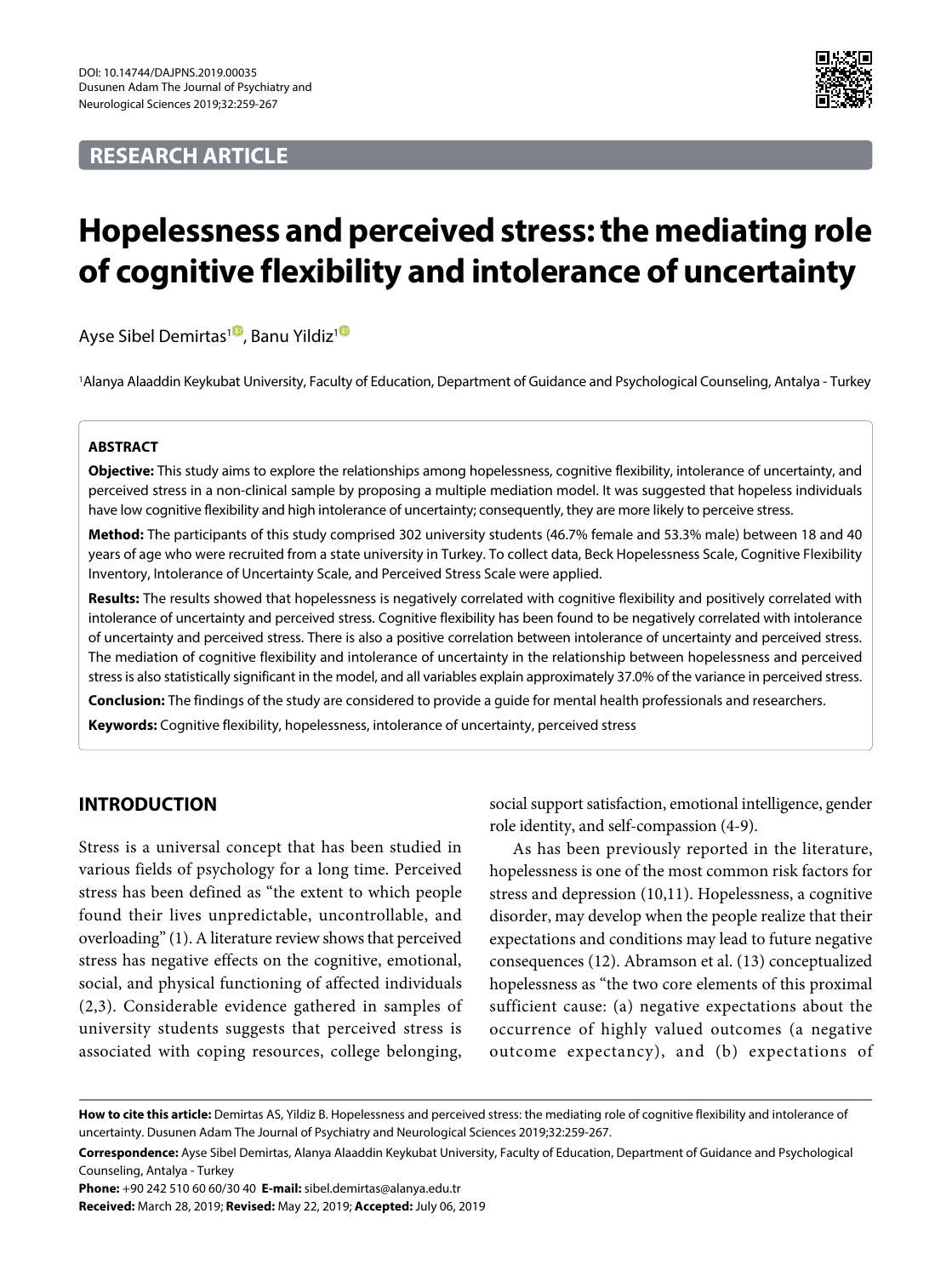helplessness about changing the likelihood of occurrence of these outcomes (a helplessness expectancy)". O'Connor and Sheehy (14) conceptualized hopelessness as the degree of an individual's pessimistic expectations about the future. Research has provided evidence for hopelessness being an important predictor of negative consequences in mental health. For instance, Kleiman et al. (15) found in a sample of college students that depression symptoms mediated the relationship between hopelessness and negative dependent events. Williams et al. (10) examined the role of hopelessness in students seeking treatment at a university counseling center, reporting that stress was one of the most commonly recognized concerns. Dixon et al. (11) also found significant associations between hopelessness, stress, and depression scores in college students.

Based on prior studies, it has been suggested that cognitive flexibility may explain the association between hopelessness and perceived stress in current research. Although there is a lack of agreement within the literature about the definition and measurement of this construct, in most operational definitions the main constituent of cognitive flexibility is "the ability to switch cognitive sets to adapt to the changing environmental stimuli" (16). According to Martin et al. (17) cognitive flexibility is individuals' ability to be aware of options, adapt to different and new situations, and feel competent in these situations. Canas et al. (18) defined cognitive flexibility as the ability to manipulate information-processing strategies to meet new and unexpected situations in the environment. Individuals with a high level of cognitive flexibility are flexible and self-confident, aware of their options in communication and problem situations, and are sociable, sensitive, and tolerant to conflict and uncertainty (17,19,20). Consistent with this point of view, cognitive flexibility has a positive effect on the potential for coping with internal and external stressors (21). Gabrys et al. (22) found a high level of correlation between cognitive flexibility scores and negative stress assessments including greater perceived threats and uncontrollability. Cognitive control and flexibility are involved in emotion regulation in addition to facilitating task-oriented behaviors, and a lack of these skills plays a critical role in mental health (22,23). A high level of cognitive flexibility has been associated with a significant decrease in emotional stress using cognitive reappraisal and constructive thinking (24).

Although the literature review shows that there is very limited research to support a direct link between

hopelessness and cognitive flexibility, we suggest, based on the conceptualizations of the constructs (14,17), that hopelessness is negatively associated with cognitive flexibility, as generalized negative outcome expectancies stemming from hopelessness decrease individuals' awareness of the available cognitive alternatives and their ability to control disturbing feelings. There is also some evidence to suggest that cognitive flexibility is implicated in hopelessness (25). For example, diathesisstress-hopelessness model by Schotte et al. (26) operationally defines poor problem solving skills as an individual's failure to generate solutions to interpersonal problems they encounter. Valderrama (27) suggests that cognitive inflexibility may lead to responses to stress that involve difficulty disengaging from negative moods, rather than attempting to generate solutions to problems.

Another variable that constitutes a powerful stressor is intolerance of uncertainty (28) having been conceptualized as "a dispositional characteristic that results from a set of negative beliefs about uncertainty and its implications and involves the tendency to react negatively on an emotional, cognitive, and behavioral level to uncertain situations and events" (29). In a sample of 1092 young adults, Zlomke et al. (30) found that intolerance of uncertainty served to moderate between daily stress and worry. In a similar study using a sample of individuals with a history of trauma, intolerance of uncertainty was found to moderate the relation between worry and posttraumatic stress symptoms (31). Prior research suggests that intolerance of uncertainty plays an important role in comprehending worry and its maintenance (32). Individuals who cannot tolerate uncertainty believe that they do not have efficacious coping skills to deal with threatening conditions that potentially create trouble and negative feelings (33).

In the current study, we also hypothesized that intolerance of uncertainty is associated with greater hopelessness and lower cognitive flexibility. Individuals with high intolerance of uncertainty have cognitive bias that leads them to perceive uncertain situations as threatening and uncomfortable (34). This form of thinking appears to be related to individuals' pessimistic expectations about the future. A study by Yanar (35), carried out in a sample of patients and their relatives in the context of organ transplantation confirmed a positive relationship between hopelessness and intolerance of uncertainty in both groups. Intolerance of uncertainty is also linked to cognitive inflexibility that affects people's perceptions, interpretations, and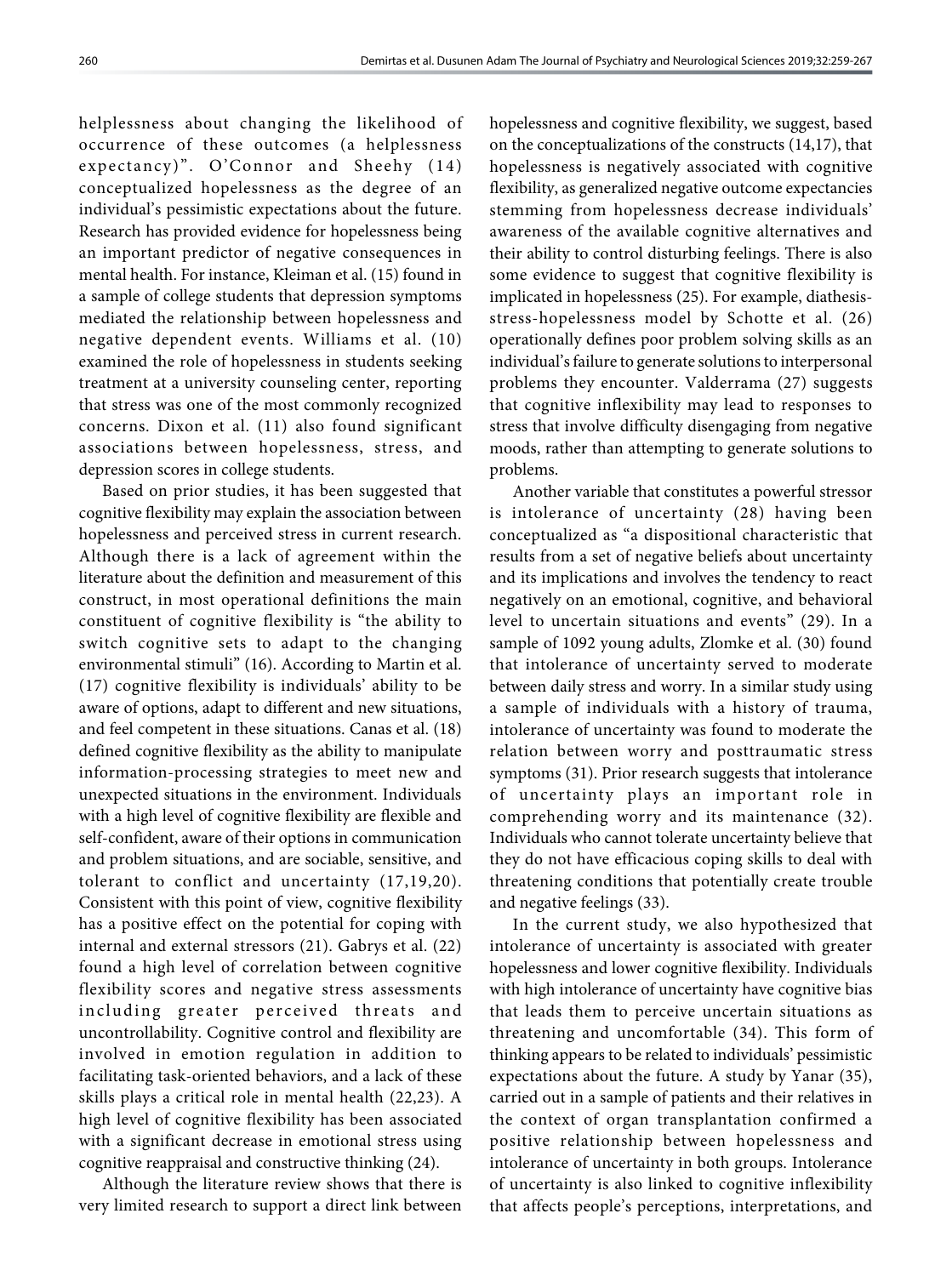responses to certain situations (36). A recent study by Lieberman et al. (37) demonstrated that cognitive flexibility in a sample of adults diagnosed with panic disorder negatively correlated with intolerance of uncertainty. Ozturk (38) also reported that cognitive flexibility was negatively correlated with intolerance of uncertainty in a sample of university students. Cognitively inflexible individuals lack the ability to control disturbing thoughts and emotions and to think about and handle different views in multiple ways (16,22). These characteristics are considered to block a positive reaction to uncertain situations and events.

Based on the explanations given above, the current study was designed to examine the relationships among hopelessness, cognitive flexibility, intolerance of uncertainty, and perceived stress in university students by proposing a multiple mediation model. We supposed that hopeless individuals have low cognitive flexibility, high intolerance of uncertainty, and consequently are more likely to perceive stress. To our knowledge, there is no research considering the interactions of these variables together. Thus, this study aims to provide useful insight for further research by experts working within the field (Figure 1).

## **METHOD**

#### **Research Design**

In this study, a correlational research design was used. The relationships among hopelessness (predictor variable), cognitive flexibility (first mediator), intolerance of uncertainty (second mediator), and perceived stress (outcome variable) were examined through mediation analysis.

#### **Participants and Procedure**

A convenience sample of 302 university students enrolled in a teacher training program at a small state university in the south of Turkey (46.7% female, 53.3% male) was used in the study. Based on the convenience sampling method (39), the data collection process



continued until a sufficient number was reached. Data collection took about 1 week. While 302 participants filled in the measurement tools, 9 participants were excluded from the study because their data were found to be incomplete. Thus, the analyses were conducted with 293 data sets. In accordance with the ethical principles for research with students, permission was obtained from the University Research Ethics Committee. The measurement tools were administered in classroom settings by researchers receiving informed consent. All the students participated in the research voluntarily (without being given extra credit or compensation). The gathering of the data took approximately 20 minutes. The data were collected during the second term (summer) of the academic year 2017-2018.

#### **Measures**

**Beck Hopelessness Scale (BHS):** The BHS was developed by Beck et al. (12) to measure the degree of individuals' hopelessness. The scale consists of 20 items, 9 positively and 11 negatively phrased, answered in "Yes-No" fashion. The adaptation of the Turkish version was carried out by Seber et al. (40). In the validity study, the BHS was found to differentiate between patient and non-patient groups. In the criterion validity study, a significant relationship was found between BHS and Beck Depression Inventory (r=0.65). Cronbach's alpha coefficient for the whole scale was calculated to be 0.86. The test-retest reliability of the scale was found to be 0.74. In the study by Durak et al. (41) on the validity and reliability of the BHS, the findings of the exploratory factor analyses revealed that the BHS had a three-factor structure: 1) "feelings about the future," 2) "loss of motivation," and 3) "future expectations". Cronbach's alpha reliability coefficients were calculated between 0.72 and 0.78 for the subdimensions. In our study, Cronbach's alpha coefficient for the total scale was 0.80.

**Cognitive Flexibility Inventory (CFI):** The CFI, developed by Dennis et al. (16). The inventory was designed to measure three aspects of cognitive flexibility: "(a) the tendency to perceive difficult situations as controllable; (b) the ability to perceive multiple alternative explanations for life occurrences and human behavior; and (c) the ability to generate multiple alternative solutions to difficult situations". The reliability and validity study for the scale in Turkish culture was carried out by Gulum et al. (42). Exploratory factor analysis showed that the two-factor structure of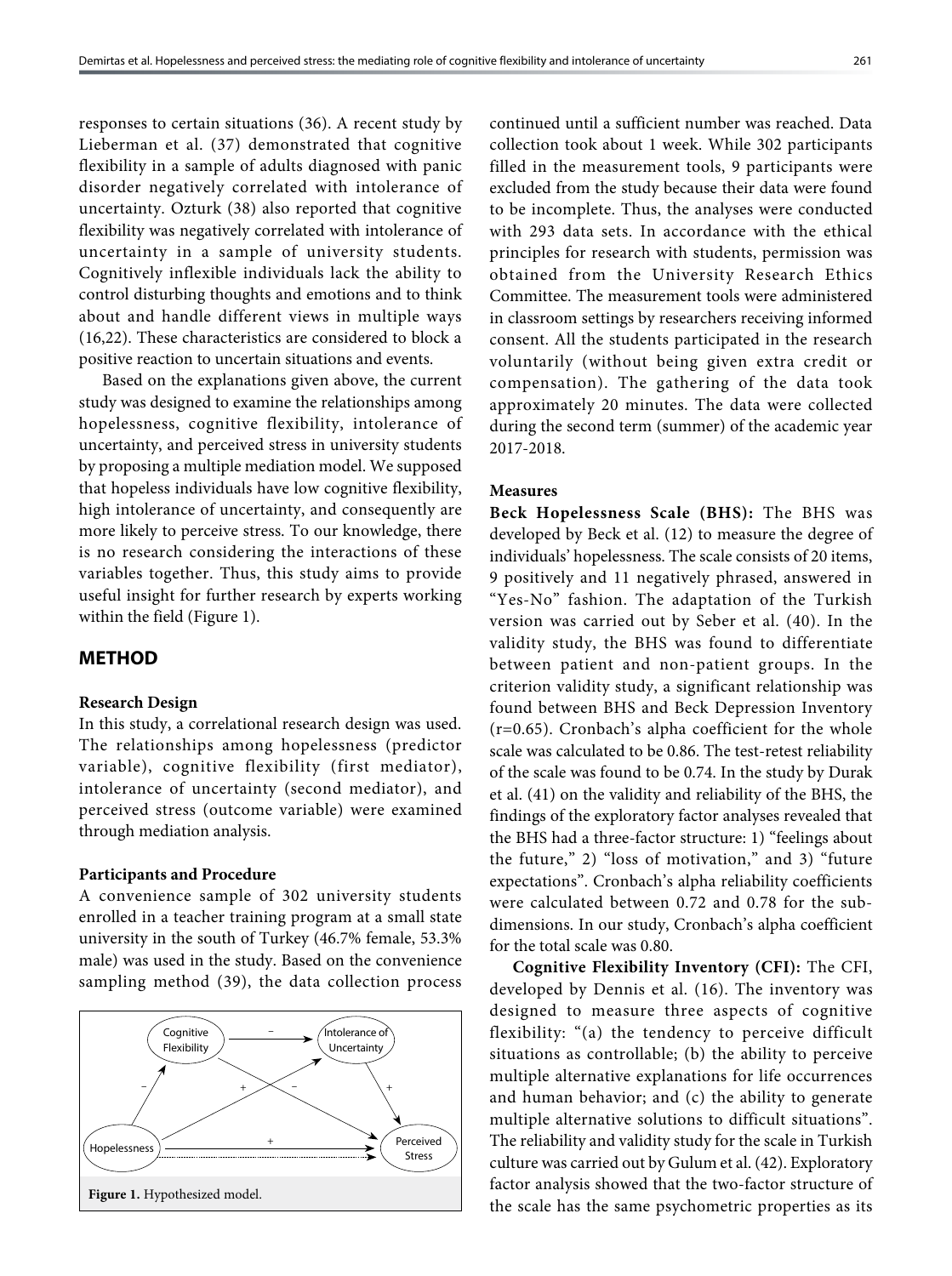original form. Cronbach's alpha coefficients were found to be 0.89 for alternatives, 0.85 for control, and 0.90 for total. In addition, confirmatory factor analysis in the validity study by Dogan-Lacin (43) showed that the scale has an acceptable fit. In the current study, the total score was obtained and used. Cronbach's alpha coefficient was calculated to be 0.91.

**Intolerance of Uncertainty Scale (IUS):** The original form of the IUS developed by Freeston et al. (44) was adapted by Buhr et al. (32). Cronbach's alpha coefficient of the scale was calculated to be 0.94, and the test-retest reliability was 0.74. The scale was adapted into Turkish by Sari et al. (45). It consists of 26 items and 4 sub-dimensions, namely, "uncertainty is stressful and distressing," "negative self-assessment about uncertainty," "disturbing thoughts about the uncertainty of future," and "uncertainty keeps someone from acting." Cronbach's alpha coefficient of the scale was calculated to be 0.93 and the test-retest reliability was 0.66. In the current study, the total score was obtained and used. Cronbach's alpha coefficient was calculated to be 0.93.

**Perceived Stress Scale (PSS):** The PSS was developed by Cohen et al. (1) to determine the stress levels perceived by individuals. The instrument consists of 10 items answered in the form of 5-point Likert-type scales (1=Never, 5=Very frequent). Higher scores indicate higher perceived stress levels. PSS was adapted to Turkish culture by Yerlikaya et al. (46). A significant relationship was found between PSS and Beck Depression Inventory and State-Trait Anxiety. Cronbach's alpha coefficient was calculated to be 0.84. In the current research, Cronbach's alpha coefficient was 0.80.

#### **Statistical Analysis**

Descriptive statistics, Pearson's correlation method, an approach based on ordinary least squares regression, and bootstrapping were used to analyse the data. Mahalanobis distance values were calculated in order to determine outliers, indicating that there were no extreme values in the data set that would negatively affect the analyses. The values of kurtosis and skewness were calculated to prove normal univariate distribution. As the values of skewness and kurtosis showed acceptable ranges in the region of -1.5 to +1.5 (Table 1), it was concluded that the data were normally distributed (47).

A multiple mediation model, which involves "simultaneous mediation by multiple variables" (48), was also used in the present study to evaluate the mediating roles of cognitive flexibility and intolerance of uncertainty between hopelessness and perceived stress. Studying mediation "help[s] understand the mechanisms, pathways, and intermediates whereby a cause affects an outcome" (49). According to Hayes (50), if zero is not included in the 95.0% CI, we can conclude with 95.0% certainty that the indirect effect is significantly different from zero, p<0.05 (two-tailed). In addition, a contrast test was used to determine specific indirect effects of the variables and stronger mediators in the model. Bootstrapping analyses of the study were conducted by "Multiple Mediation Model 6" with PROCESS Macro 3 using IBM SPSS 24.0 (51). A p-value of 0.05 was considered the limit of statistical significance.

# **RESULTS**

## **Descriptives and Correlations**

Pearson's correlation coefficients were utilized to determine the relationships among hopelessness, cognitive flexibility, intolerance of uncertainty, and perceived stress. The means, standard deviations, and correlations are presented in Table 1.

Table 1 shows that hopelessness is negatively correlated with cognitive flexibility ( $r=-0.39$ ,  $p<0.01$ ) and positively correlated with intolerance of uncertainty and perceived stress, respectively (r=0.27 and 0.39, p<0.01). Cognitive flexibility is negatively correlated with intolerance of uncertainty and perceived stress. There is also a positive correlation between intolerance of uncertainty and perceived stress.

## **Mediation Model Analysis**

The findings for the serial mediating roles of cognitive flexibility and intolerance of uncertainty in the

| Table 1: Correlation analysis among hopelessness, cognitive flexibility, intolerance of uncertainty, and perceived stress |       |       |                 |                 |          |          |         |       |
|---------------------------------------------------------------------------------------------------------------------------|-------|-------|-----------------|-----------------|----------|----------|---------|-------|
| <b>Variables</b>                                                                                                          | Mean  | SD    | <b>Kurtosis</b> | <b>Skewness</b> |          |          |         | 4     |
| 1. Hopelessness                                                                                                           | 4.92  | 3.87  | 0.77            | 1.17            | $---$    |          |         |       |
| 2. Cognitive flexibility                                                                                                  | 90.87 | 15.47 | $-0.20$         | $-0.39$         | $-0.39*$ | $---$    |         |       |
| 3. Intolerance of uncertainty                                                                                             | 81.00 | 20.50 | $-0.47$         | $-0.09$         | $0.27*$  | $-0.23*$ | $---$   |       |
| 4. Perceived stress                                                                                                       | 30.75 | 6.56  | 0.09            | 0.17            | $0.39*$  | $-0.39*$ | $0.48*$ | $---$ |

**Table 1: Correlation analysis among hopelessness, cognitive flexibility, intolerance of uncertainty, and perceived stress**

Pearson's Correlation was used. \*p<0.01, SD: Standard deviation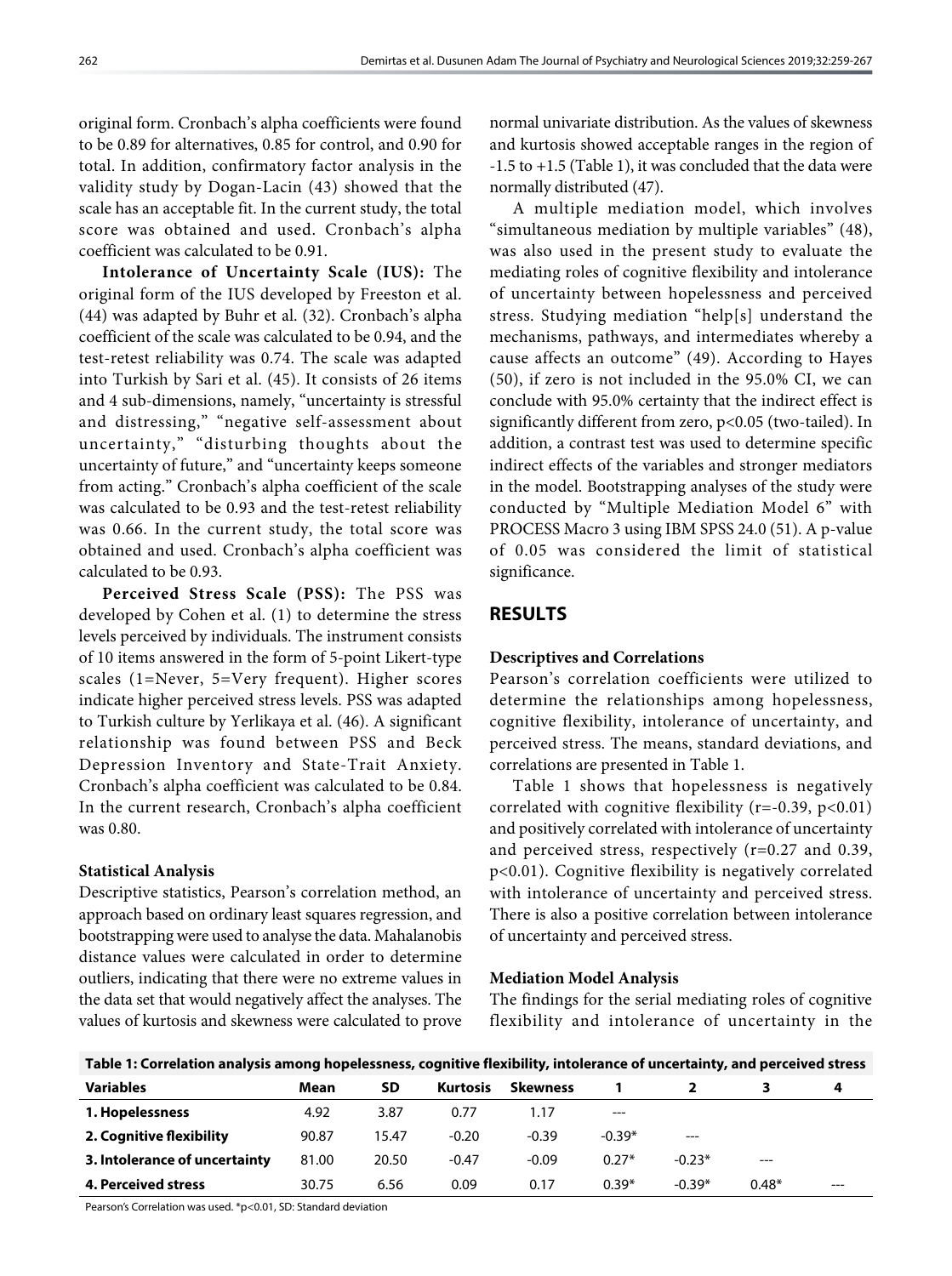

relationship between hopelessness and perceived stress are presented in Figure 2.

As presented in Figure 2, the total effect of hopelessness on perceived stress is statistically significant (c=0.69, SE=0.09, t=7.65, p<0.001) (step 1). The direct effects of hopelessness on cognitive flexibility (B=-1.55, SE=0.21, t=-7.23, p<0.001) and intolerance of uncertainty (B=1.11, SE=0.31, t=3.51,  $p<0.001$ ) are statistically significant, as is the direct effect of cognitive flexibility (the first mediating variable) on intolerance of uncertainty (the second mediating variable) (B=- 0.19, SE=0.07, t=-2.50, p<0.01) (step 2). In addition, the direct effects of cognitive flexibility (B=-0.09, SE=0.02,  $t=-4.13$ ,  $p<0.001$ ) and intolerance of uncertainty

(B=0.12, SE=0.01, t=7.88, p<0.001) on perceived stress are also significant (step 3). When hopelessness and two mediating variables were entered simultaneously into the model (step 4), the significance of the relationship between hopelessness and perceived stress decreased, but the significance level did not change  $(c'=0.37)$ , SE=0.08, t=4.24,  $p<0.001$ ). These results support the mediational hypothesis. The model is significant ( $F_{(5)}$ )  $276$ , p<0.001) and explains approximately 37.0% of the variance in perceived stress.

# **Indirect Effects of Hopelessness on Perceived Stress through Cognitive Flexibility and Intolerance of Uncertainty**

A comparison of the direct and specific indirect effects of participants' hopelessness on perceived stress through cognitive flexibility and intolerance of uncertainty is presented in Table 2.

The indirect effects were tested using bootstrapping with 10,000 bootstrap samples. The estimates were taken within 95.0% confidence intervals, and the biascorrected and accelerated results are presented in Table 2. Because of the unequal distribution of men and women in the sample, gender was used as a covariate in the analyses. The total indirect effect (the difference between the total and direct effects /c-c') of hopelessness through cognitive flexibility and intolerance of uncertainty were statistically significant (point estimate=0.3209 and 95.0% BCa CI [0.2190, 0.4327]). In addition, mediators in the hypothesized model were examined individually. The results revealed that the mediation of cognitive flexibility (point estimate=0.1411 and 95.0% BCa CI [0.0704,

|                                                 |                                |           | <b>Bootstrapping</b> |                            |
|-------------------------------------------------|--------------------------------|-----------|----------------------|----------------------------|
|                                                 | <b>Product of coefficients</b> | 95%       | <b>BCa</b>           | <b>Confidence interval</b> |
| <b>Effects</b>                                  | <b>Point estimate</b>          | <b>SE</b> | Lower                | <b>Upper</b>               |
| <b>Total indirect effects</b>                   | 0.3209                         | 0.0552    | 0.2190               | 0.4327                     |
| $H \rightarrow CF \rightarrow PS$               | 0.1411                         | 0.0405    | 0.0704               | 0.2285                     |
| $H \rightarrow H \rightarrow PS$                | 0.1406                         | 0.0419    | 0.0633               | 0.2266                     |
| $H \rightarrow CF \rightarrow H \rightarrow PS$ | 0.0392                         | 0.0183    | 0.0079               | 0.0796                     |
| <b>Contrasts</b>                                |                                |           |                      |                            |
| Model 1 versus model 2                          | 0.0005                         | 0.0632    | $-0.1187$            | 0.1308                     |
| Model 1 versus model 3                          | 0.1020                         | 0.0402    | 0.0298               | 0.1864                     |
| Model 2 versus model 3                          | 0.1015                         | 0.0503    | 0.0035               | 0.2005                     |

**Table 2: Comparison of direct and specific indirect effects of hopelessness on perceived stress through cognitive flexibility and intolerance of uncertainty**

Note: N=293, k=10.000, \*p<0.05, \*\*p<0.01, \*\*\*p<0.001, Control Variables: Gender, Grade, BCa: Bias corrected and accelerated 10.000 bootstrap samples, H: Hopelessness, CF: Cognitive flexibility, PS: Perceived stress, IU: Intolerance of uncertainty Model 1=Hopelessness–Cognitive Flexibility–Perceived Stress (p<0.001), Model 2=Hopelessness–Intolerance of Uncertainty–Perceived Stress (p<0.001), Model 3=Hopelessness–Cognitive Flexibility–Intolerance of Uncertainty–Perceived Stress (p<0.001). Model 1 versus Model 2 (p>0.05), Model 1 versus Model 3 (p<0.001), Model 2 versus Model 3 (p<0.001)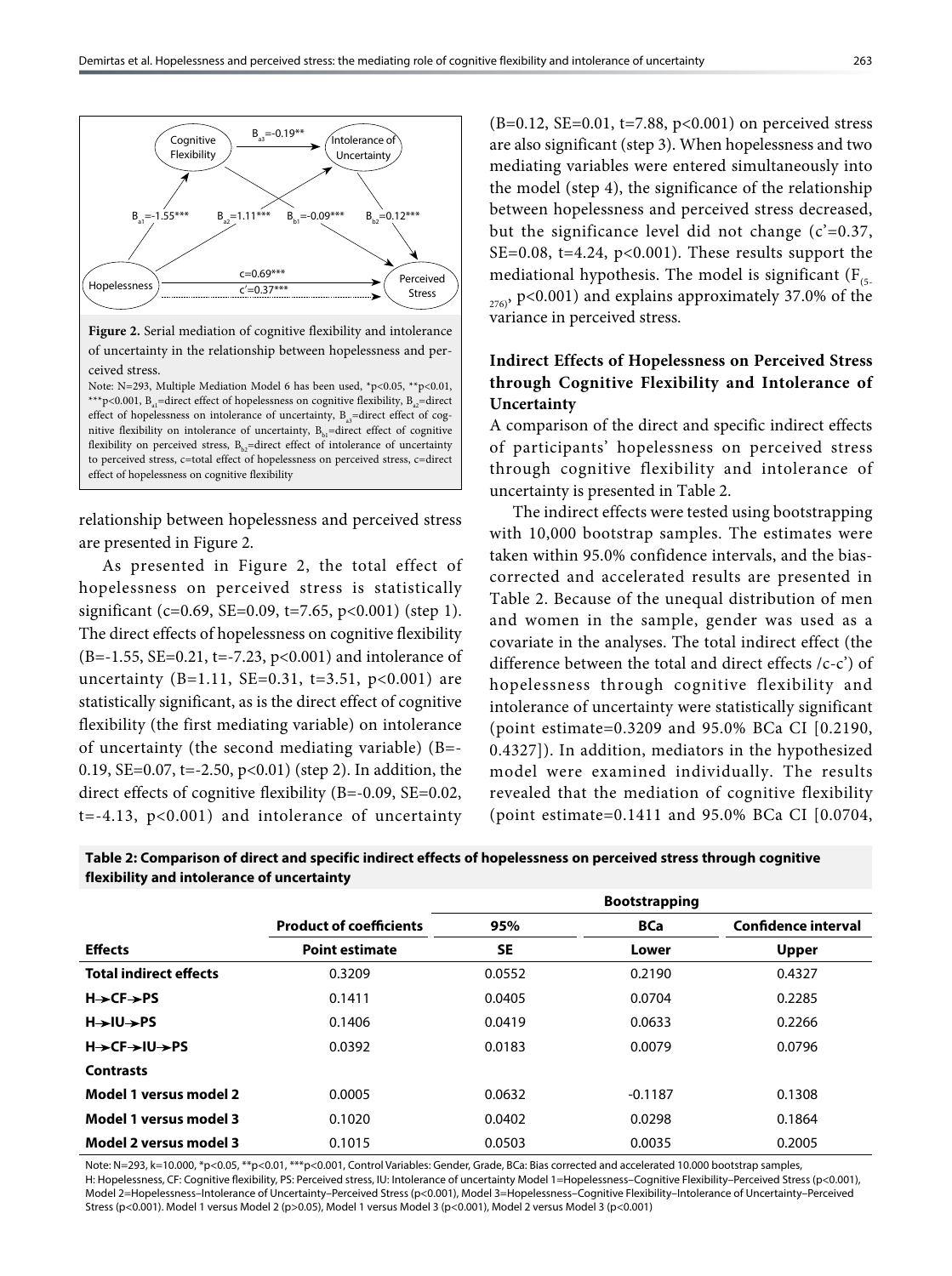0.2285]), the mediation of intolerance of uncertainty (point estimate=0.1406 and 95.0% BCa CI [0.0633, 0.2266]), and the multiple mediation of cognitive flexibility and intolerance of uncertainty (point estimate=0.0392 and 95.0% BCa CI [0.0079, 0.0796]) were also statistically significant.

Finally, the strengths of individual indirect effects against each other were compared. In the first comparison, model 1 (mediation of cognitive flexibility) was not statistically different from model 2 (mediation of adjustment). Based on a 95.0% BCa confidence interval, within the statistically significant comparison, in the second comparison, model 1 (mediation of cognitive flexibility) was statistically different from model 3 (serial multiple mediation of cognitive flexibility and intolerance of uncertainty), and model 2 (mediation of intolerance of uncertainty) was stronger than model 3 (serial multiple mediation of cognitive flexibility and intolerance of uncertainty). The indirect effect via cognitive flexibility is greater than the effect via the two other indirect effects.

# **DISCUSSION**

Our findings showed that the mediation of cognitive flexibility and intolerance of uncertainty in association between hopelessness and perceived stress is statistically significant in the model. Also, the hypothesized mediational model reaches relevant levels of significance and explains approximately 37.0% of the variance in perceived stress. The findings of the model comparisons also revealed that the mediation of cognitive flexibility is stronger than the mediation of intolerance of uncertainty and serial multiple mediation of cognitive flexibility and intolerance of uncertainty.

In line with previous research, the findings of this study propose that hopelessness is an important construct in understanding perceived stress (52,53). In the related literature, hopelessness is discussed conceptually from different theoretical perspectives (12,14,54). The common point of these definitions is that hopelessness entails negative and pessimistic expectations for the future. Hopelessness is connected with a broad range of negative mood states, both in clinical and non-clinical samples (55). Hopeless individuals have negative outcomes and helplessness expectancy that keep them from achieving a desired outcome (13). Consistent with this notion, Dhanalakshmi (56) reported that hopelessness emerged to an important predictor of perceived stress in college

students. In a study by Heisel et al. (57) suicide ideation was found to be associated significantly with daily stress, depression, general hopelessness, and social hopelessness.

In the current research, as we had expected, hopelessness is negatively correlated with cognitive flexibility. Thinking negatively discourages hopeless individuals from perceiving difficult situations as controllable, to think more broadly and generate multiple alternative solutions to difficult situations. According to Snyder et al. (58) high-hope people accept self-talk agentic phrases such as "I can do this" and "I am not going to be stopped". Based on these explanations, hopeful individuals are predicted to have high cognitive flexibility in order to achieve their goals. On the other hand, hopeless individuals have expectations that there will be no positive results in the future, while negative events will occur. Because of a cognitive style of negative expectation, hopelessness is connected with cognitive rigidity.

The results also demonstrated that hopelessness is positively correlated with intolerance of uncertainty, which in turn is associated with cognitive bias that causes the perception of uncertain situations as threatening and uncomfortable (34). The cognitive bias of an individual with high intolerance of uncertainty appears to be linked to negative outcome expectancies of hopelessness. This finding is consistent with a study finding a positive association between hopelessness and intolerance of uncertainty (35).

Low cognitive flexibility has been found to be related with perceived stress, which is in line with our hypothesis. Individuals with low levels of cognitive flexibility cannot use cognitive restructuring in reducing emotional stress in the way that cognitively flexible individuals do. Due to their lack of cognitive flexibility, individuals with high levels of intolerance of uncertainty may tend to be confused by worrying thoughts and feelings. Our findings are consistent with studies in which intolerance of uncertainty and low cognitive flexibility are associated with negative mood states (44,59,60). Greco et al. (28) suggested that the prospect of facing an unknown, potentially threatening situation is more stressful to some individuals than to others.

The present results also reveal that cognitive flexibility is negatively correlated with intolerance of uncertainty. Consistent with our findings, Ozturk (38) reported that cognitive flexibility negatively correlated with intolerance of uncertainty in a sample of university students. A recent study by Lieberman et al. (37) also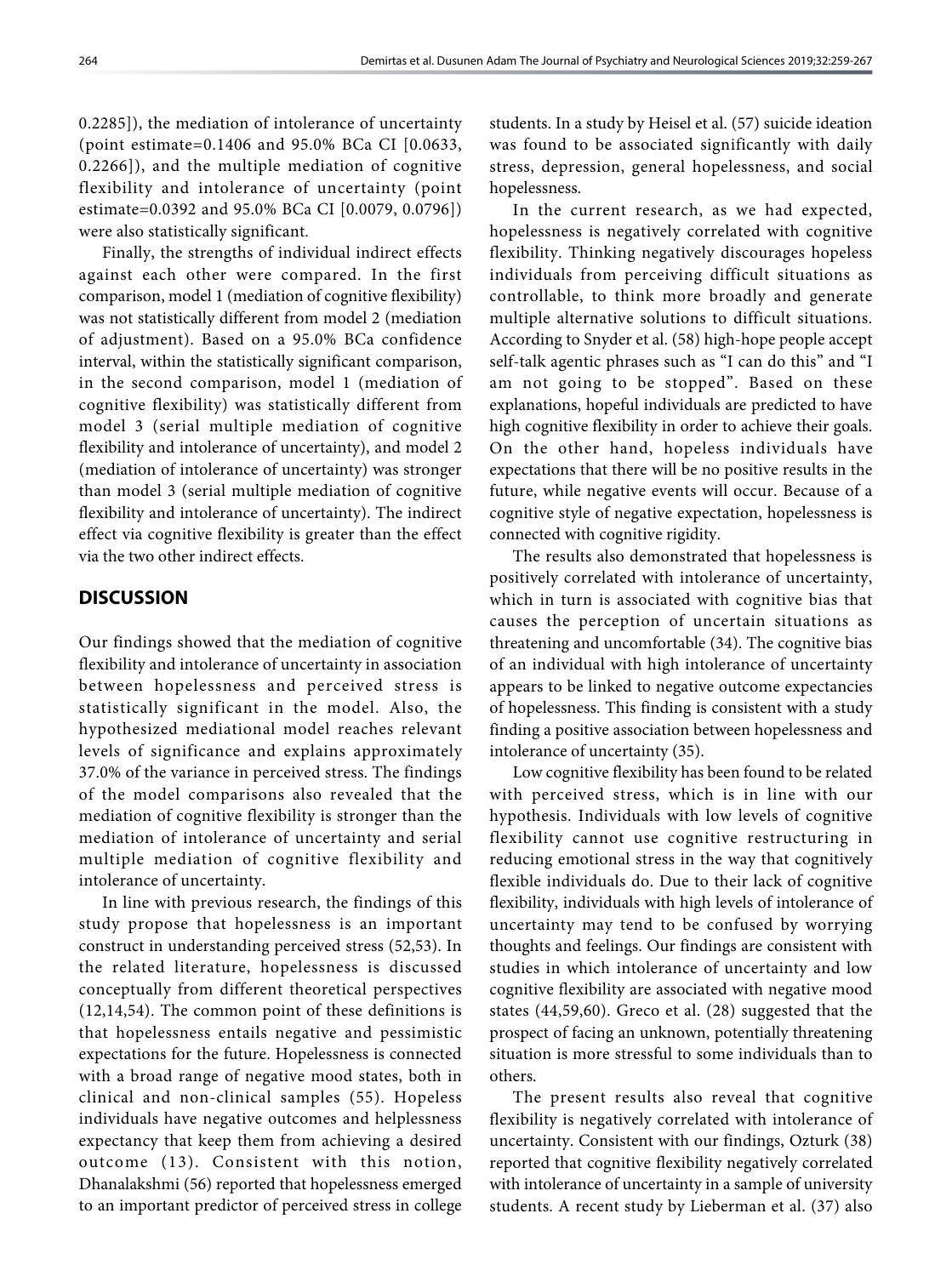demonstrated that cognitive flexibility was negatively associated to intolerance of uncertainty in a sample of adults diagnosed with panic disorder. Intolerance of uncertainty is associated with cognitive bias that affects people's perceptions, interpretations, and responses to certain situations (36). Our findings appear to suggest that cognitive flexibility is an important characteristic that helps individuals to cope competently with ambiguous situations. Under stressful conditions, cognitive flexibility will reduce the intolerance of uncertainty and perceived stress level.

Consistent with prior research, our study found intolerance of uncertainty to be associated with perceived stress. In a sample of 1092 young adults, Zlomke et al. (30) found that intolerance of uncertainty positively correlated with stress and worry. Counsell et al. (61) also reported that intolerance of uncertainty was associated with social and generalized anxiety disorder. Lally et al. (62) found a positive relationship between psychological distress and a higher intolerance of uncertainty in a sample of medical students. The link between uncertainty and stress theoretically suggests that intolerance of uncertainty could increase the negative impact of stressors (63).

Although this research reached its aims, there is a limitation regarding the participants, as they were chosen by convenience sampling method. Another limitation of our research is the cross-sectional nature of the data, as no causality can be determined. In future research, longitudinal and experimental studies are needed to investigate complex causal relationships. Notwithstanding these limitations, this study provides an understanding of the link between hopelessness and perceived stress by investigating the mediating roles of cognitive flexibility and intolerance of uncertainty. The findings obtained from this study are considered to provide awareness for mental health professionals and researchers.

| <b>Contribution Categories</b> |                                   | <b>Author Initials</b> |
|--------------------------------|-----------------------------------|------------------------|
|                                | Concept/Design                    | A.S.D., B.Y.           |
| Category 1                     | Data acquisition                  | A.S.D., B.Y.           |
|                                | Data analysis/Interpretation      | A.S.D., B.Y.           |
| Category 2                     | Drafting manuscript               | A.S.D., B.Y.           |
|                                | Critical revision of manuscript   | A.S.D., B.Y.           |
| Category 3                     | Final approval and accountability | A.S.D., B.Y.           |
| Other                          | Technical or material support     | A.S.D.                 |
|                                | Supervision                       | N/A                    |

**Ethics Committee Approval:** This study was approved by the ethics committee of Alanya Alaaddin Keykubat University.

**Informed Consent:** Written informed consent was obtained from the participants.

**Peer-review:** Externally peer-reviewed.

**Conflict of Interest:** No conflict of interest was declared by the authors.

**Financial Disclosure:** The authors declared that this study has received no financial support.

## **REFERENCES**

- 1. Cohen S, Kamarck T, Mermelstein R. A global measure of perceived stress. J Health Soc Behav 1983; 24:385-396.[\[CrossRef\]](https://doi.org/10.2307/2136404)
- 2. Pechtel P, Pizzagalli, D. Effects of early life stress on cognitive and affective function: an integrated review of human literature. Psychopharmacology (Berl) 2011; 214:55-70. [\[CrossRef\]](https://doi.org/10.1007/s00213-010-2009-2)
- 3. McEwen BS, Gianaros PJ. Stress- and allostasis-induced brain plasticity. Annu Rev Med 2011; 62:431-445. [\[CrossRef\]](https://doi.org/10.1146/annurev-med-052209-100430)
- 4. Matheny KB, Curlette WL, Aysan F, Herrington A, Gfroerer CC, Thompson D, Hamarat E. Coping resources, perceived stress, and life satisfaction among Turkish and American university students. Int J Stress Manag 2002; 9:81-9[7. \[CrossRef\]](https://doi.org/10.1023/A:1014902719664)
- 5. Civitci A. Perceived stress and life satisfaction in college students: belonging and extracurricular participation as moderators. Procedia Soc Behav Sci 2015; 205:271-281. [\[CrossRef\]](https://doi.org/10.1016/j.sbspro.2015.09.077)
- 6. Crutcher B, Moran RN, Covassin T. Examining the relationship between social support satisfaction and perceived stress and depression in athletic training students. Athletic Training Education Journal 2018; 13:168-17[4. \[CrossRef\]](https://doi.org/10.4085/1302168)
- 7. Ranasinghe P, Wathurapatha WS, Mathangasinghe Y, Ponnamperuma G. Emotional intelligence, perceived stress and academic performance of Sri Lankan medical undergraduates. BMC Med Educ 2017; 17:41[. \[CrossRef\]](https://doi.org/10.1186/s12909-017-0884-5)
- 8. Jones K, Mendenhall S, Myers CA. The effects of sex and gender role identity on perceived stress and coping among traditional and nontraditional students[. J Am Coll Health 2016; 64:205-213.](https://doi.org/10.1080/07448481.2015.1117462)
- 9. Deniz ME, Sumer AS. The evaluation of depression, anxiety and stress in university students with different self-compassion levels. Education and Science 2010; 35:115-127.
- 10. Williams CB, Galanter M, Dermatis H, Schwartz V. The importance of hopelessness among university students seeking psychiatric counseling. Psychiatr Q 2008; 79:311-319. [\[CrossRef\]](https://doi.org/10.1007/s11126-008-9085-z)
- 11. Dixon WA, Heppner PP, Burnett JW, Lips BJ. Hopelessness and stress: evidence for an interactive model of depression. Cognit Ther Res 1993; 17:39-52. [\[CrossRef\]](https://doi.org/10.1007/BF01172739)
- 12. Beck AT, Weissman A, Lester D, Trexler L. The measurement of pessimism: the hopelessness scale. J Consult Clin Psychol 1974; 42:861-865. [\[CrossRef\]](https://doi.org/10.1037/h0037562)
- 13. Abramson LY, Metalsky GI, Alloy LB. Hopelessness depression: a theory-based subtype of depression. Psychol Rev 1989; 96:358- 372. [\[CrossRef\]](https://doi.org/10.1037/0033-295X.96.2.358)
- 14. O'Connor RC, Sheey NP. Understanding Suicidal Behaviour. Leicester: BPS Books, 2000.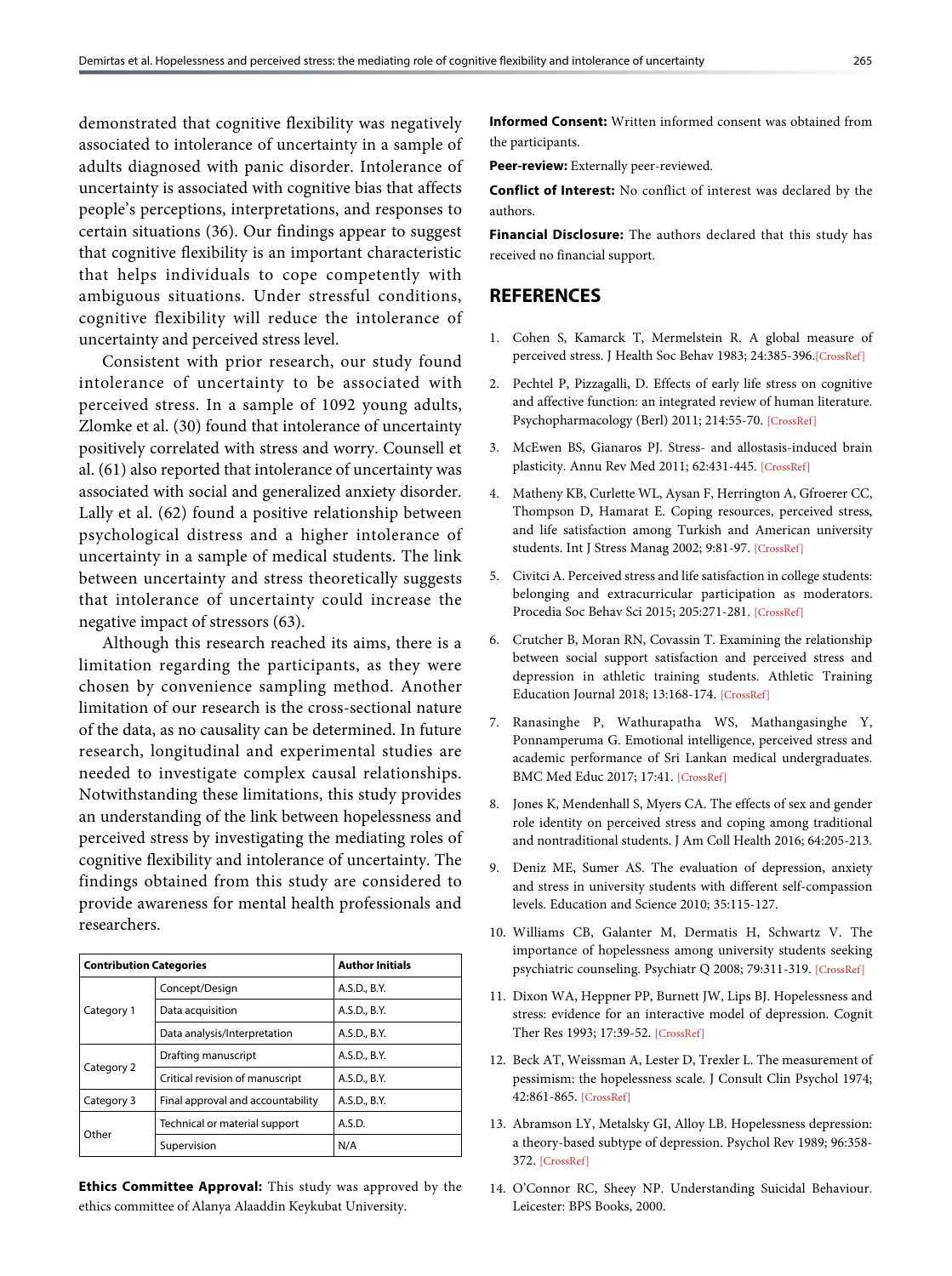- 15. Kleiman EM, Liu RT, Riskind JH, Hamilton JL. Depression as a mediator of negative cognitive style and hopelessness in stress generation. Br J Psychol 2015; 106:68-83[. \[CrossRef\]](https://doi.org/10.1111/bjop.12066)
- 16. Dennis JP, Vander Wal JSV. The Cognitive Flexibility Inventory: instrument development and estimates of reliability and validity. Cognit Ther Res 2010; 34:241-253. [\[CrossRef\]](https://doi.org/10.1007/s10608-009-9276-4)
- 17. Martin MM, Rubin RB. A new measure of cognitive flexibility. Psychol Rep 1995; 76:623-626. [\[CrossRef\]](https://doi.org/10.2466/pr0.1995.76.2.623)
- 18. Canas JJ, Fajardo I, Salmeron L. Cognitive flexibility: In Karwowski W (editor). International Encyclopedia of Ergonomics and Human Factors. Second Ed., Boca Raton FL: CRC Press, 2006, vol. 1:297-301.
- 19. Martin M, Anderson C. The Cognitive Flexibility Scale: three validity studies. Communication Reports 1998; 11:1-[9. \[CrossRef\]](https://doi.org/10.1080/08934219809367680)
- 20. Martin M, Anderson CM, Thweatt KS. Aggressive communication traits and their relationships with the Cognitive Flexibility Scale and the Communication Flexibility Scale. J Soc Behav Pers 1998; 13:531-540.
- 21. Koesten J, Schrodt P, Ford DJ. Cognitive flexibility as a mediator of family communication environments and young adults' wellbeing. Health Commun 2009; 24:82-94. [\[CrossRef\]](https://doi.org/10.1080/10410230802607024)
- 22. Gabrys RL, Tabri N, Anisman H, Matheson K. Cognitive control and flexibility in the context of stress and depressive symptoms: The Cognitive Control and Flexibility Questionnaire. Front Psychol 2018; 9: 2219[. \[CrossRef\]](https://doi.org/10.3389/fpsyg.2018.02219)
- 23. Liao KYH, Wei M. Intolerance of uncertainty, depression, and anxiety: the moderating and mediating roles of rumination. J Clin Psychol 2011; 67:1220-1239. [\[CrossRef\]](https://doi.org/10.1002/jclp.20846)
- 24. Johnco C, Wuthrich V, Rapee RM. The influence of cognitive flexibility on treatment outcome and cognitive restructuring skill acquisition during cognitive behavioural treatment for anxiety and depression in older adults: Results of a pilot study. Behav Res Ther 2014; 57:55-64. [\[CrossRef\]](https://doi.org/10.1016/j.brat.2014.04.005)
- 25. Yu J, Lee TM. Cognitive flexibility and changes in hopelessness across time: a moderation hypothesis. Appl Neuropsychol Adult 2017; 24:404-40[9. \[CrossRef\]](https://doi.org/10.1080/23279095.2016.1155991)
- 26. Schotte DE, Clum GA. Suicide ideation in a college population: a test of a model. J Consult Clin Psychol 1982; 50:690-696. [\[CrossRef\]](https://doi.org/10.1037/0022-006X.50.5.690)
- 27. Valderrama J. Stress and suicidal behavior: a cognitive, behavioral, and biological integrative approach. Postgraduate Thesis, City University of New York, Graduate Faculty in Psychology, New York, 2016.
- 28. Greco V, Roger D. Uncertainty, stress, and health. Pers Individ Dif 2003; 34:1057-1068. [\[CrossRef\]](https://doi.org/10.1016/S0191-8869(02)00091-0)
- 29. Buhr K, Dugas MJ. The role of fear of anxiety and intolerance of uncertainty in worry: an experimental manipulation. Behav Res Ther 2009; 47:215-223. [\[CrossRef\]](https://doi.org/10.1016/j.brat.2008.12.004)
- 30. Zlomke KR, Jeter KM. Stress and worry: examining intolerance of uncertainty's moderating effect. Anxiety Stress Coping 2014; 27:202-215. [\[CrossRef\]](https://doi.org/10.1080/10615806.2013.835400)
- 31. Fergus TA, Bardeen JR, Wu KD. Intolerance of uncertainty and uncertainty-related attentional biases: evidence of facilitated engagement or disengagement difficulty? Cognit Ther Res 2013; 37:735-741. [\[CrossRef\]](https://doi.org/10.1007/s10608-012-9509-9)
- 32. Buhr K, Dugas MJ. The Intolerance of Uncertainty Scale: psychometric properties of the English version. Behav Res Ther 2002; 40:931-945. [\[CrossRef\]](https://doi.org/10.1016/S0005-7967(01)00092-4)
- 33. Holaway RM, Heimberg RG, Coles ME. A comparison of intolerance of uncertainty in analogue obsessive-compulsive disorder and generalized anxiety disorder. J Anxiety Disord 2006; 20:158-174. [\[CrossRef\]](https://doi.org/10.1016/j.janxdis.2005.01.002)
- 34. Dugas MJ, Hedayati M, Karavidas A, Buhr K, Francis K, Phillips NA. Intolerance of uncertainty and information processing: evidence of biased recall and interpretations. Cognit Ther Res 2005; 29:57-70. [\[CrossRef\]](https://doi.org/10.1007/s10608-005-1648-9)
- 35. Yanar M. The evaluation of the relationship between intolerance of uncertainty and hopeless and depression level of the patient and his/her relatives in the waiting process of organ transplantation. Postgraduate Thesis, Istanbul Medipol University, Health Sciences Institute, 2015. (Turkish)
- 36. Yook K, Kim KH, Suh SY, Lee KS. Intolerance of uncertainty, worry, and rumination in major depressive disorder and generalized anxiety disorder. [J Anxiety Disord 2010; 24:623-628.](https://doi.org/10.1016/j.janxdis.2010.04.003)
- 37. Lieberman L, Gorka SM, Sarapas C, Shankman SA. Cognitive flexibility mediates the relation between intolerance of uncertainty and safety signal responding in those with panic disorder. Cogn Emot 2016; 30:1495-150[3. \[CrossRef\]](https://doi.org/10.1080/02699931.2015.1067189)
- 38. Ozturk O. Mediator role of cognitive flexibility and intolerance of uncertainty in relationship which between suicide probability and family functionality. Postgraduate Thesis, Ankara University, Social Sciences Institute, Ankara, 2013. (Turkish)
- 39. Cohen L, Manion L, Morrison K. Research Methods in Education. Seventh ed., Abingdon: Routledge, 2011.
- 40. Seber G, Dilbaz N, Kaptanoglu C, Tekin D. Hopelessness Scale: validity and reliability. Kriz Dergisi 1993; 1:139-142. (Turkish)
- 41. Durak A, Palabiyikoglu R. A validity study for the Beck Hopelessness Scale. Kriz Dergisi 2006; 2: 311-319. (Turkish)
- 42. Gulum IV, Dag I. The Turkish adaptation, validity and reliability study of the Repetitive Thinking Questionnaire and the Cognitive Flexibility Inventory. Anadolu Psikiyatri Derg 2012; 13:216-223. (Turkish)
- 43. Dogan-Lacin BG. Predictive roles of self-efficacy and coping strategies in cognitive flexibility among university students. Postgraduate Thesis, Ankara, Ankara University, Educational Sciences, 2015. (Turkish)
- 44. Freeston MH, Rheaume J, Letarte H, Dugas MJ, Ladouceur R. Why do people worry? Pers Individ Dif 1994; 17:791-802. [\[CrossRef\]](https://doi.org/10.1016/0191-8869(94)90048-5)
- 45. Sari S, Dag D. Turkish adaptation and validity and reliability study of the Intolerance of Uncertainty Scale, Why Worry-II Scale, and Consequences of Worrying Scale. Anadolu Psikiyatri Derg 2009; 10:261-270. (Turkish)
- 46. Yerlikaya EE, Inanc B. The psychometric properties of the Turkish translation of Perceived Stress Scale. Ninth National Psychological Counseling and Guidance Congress, 2007. (Turkish)
- 47. Tabachnick BG, Fidell LS. Using Multivariate Statistics. Sixth Ed. Boston: Pearson, 2013.